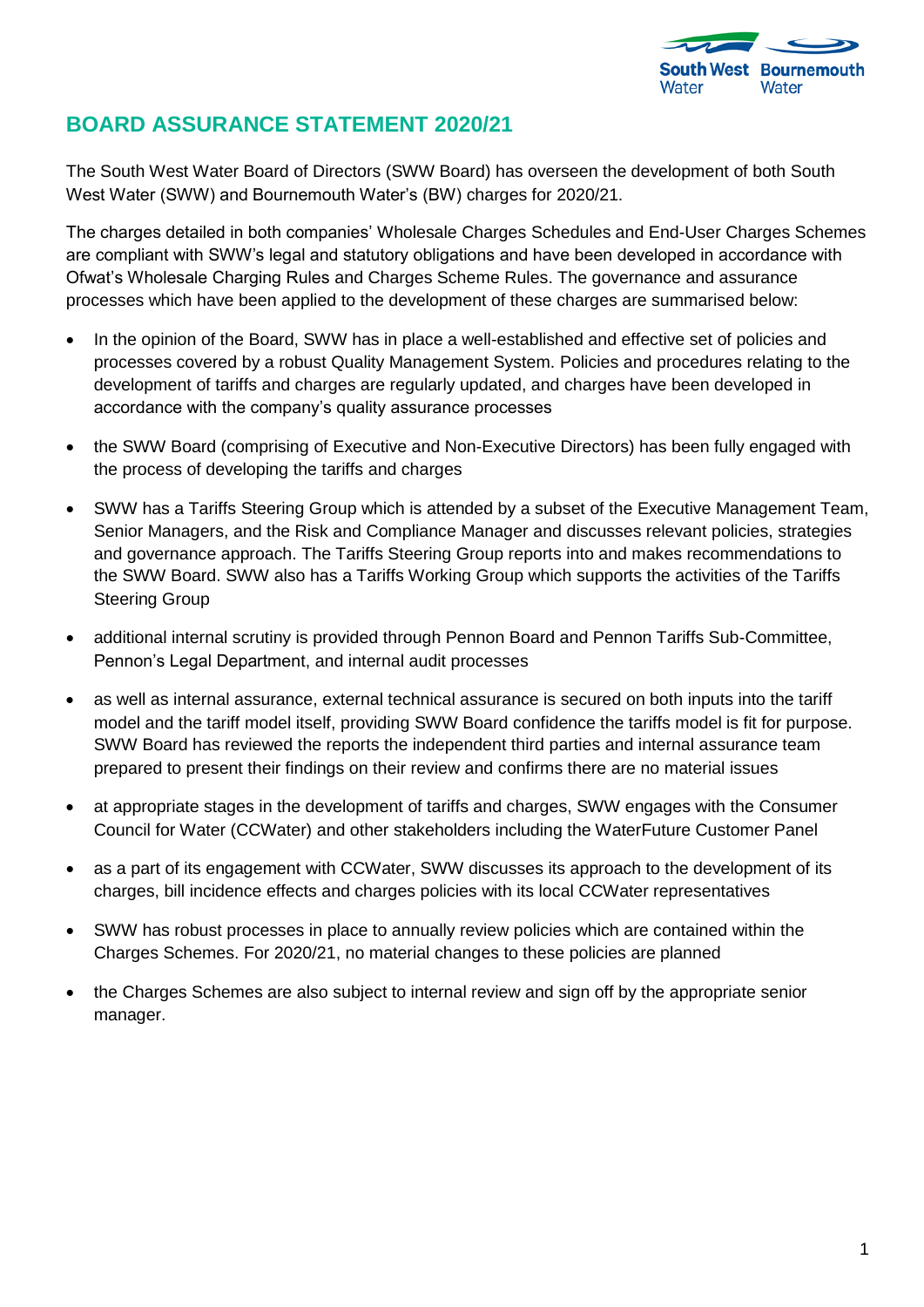

Reflecting Ofwat's requirements and through review, challenge and scrutiny at the Pennon Board and Pennon Tariffs Sub-Committee, in the development of 2020/21 charges SWW Board has:

- received board reports from the relevant business areas outlining the approach and progress in developing charges and highlighting any material issues
- been given access as required to relevant senior managers to verify information
- been presented with the findings of internal and external assurance activities
- considered SWW's legal obligations related to wholesale charges and the charges set out in its enduser charges schemes
- considered the effects of the proposed charges on customers and understands that some of the bill increases resulting from the 2020/21 wholesale charges exceed 5%, and SWW was therefore required to carry out a detailed impact assessment of those bill increases. The Board has reviewed the impact assessments that have been prepared to analyse the bill impacts, and the strategies for handling those impacts
- considered the systems and processes in place to ensure that the charges published are accurate
- considered the stakeholder engagement that has been carried out in relation to the setting of these charges and how the feedback received on indicative charging proposals was reflected in the final charges
- considered the changes between indicative and final wholesale charges. As highlighted at indicative stage, due to the uncertainty of the Final Determination, movements between indicatives and final charges were expected – resulting bill impacts have been reviewed and handling strategies implemented.

## **Directors Statement**

Due to the strong governance and assurance processes applied during the development of the final wholesale and household charges, SWW Board can confirm:

- in their opinion, the wholesale and end-user charges, charges schedules and charges schemes are consistent with SWW's legal obligations in relation to wholesale and end-user charges
- it has carefully considered the impact of the new charges on customer bills for different customer groups and where a small number of individual tariff increases exceed 5%, approved the impact assessments and handling strategies developed
- the appropriate engagement was carried out with relevant stakeholders, including CCWater, in a timely and effective manner, and is satisfied with this engagement and feedback in developing the final charges
- it has satisfied itself that appropriate systems and processes are in place to ensure that the charges are accurate
- it has carefully considered the changes between indicative and final wholesale charges and in their opinion there are no significant differences.